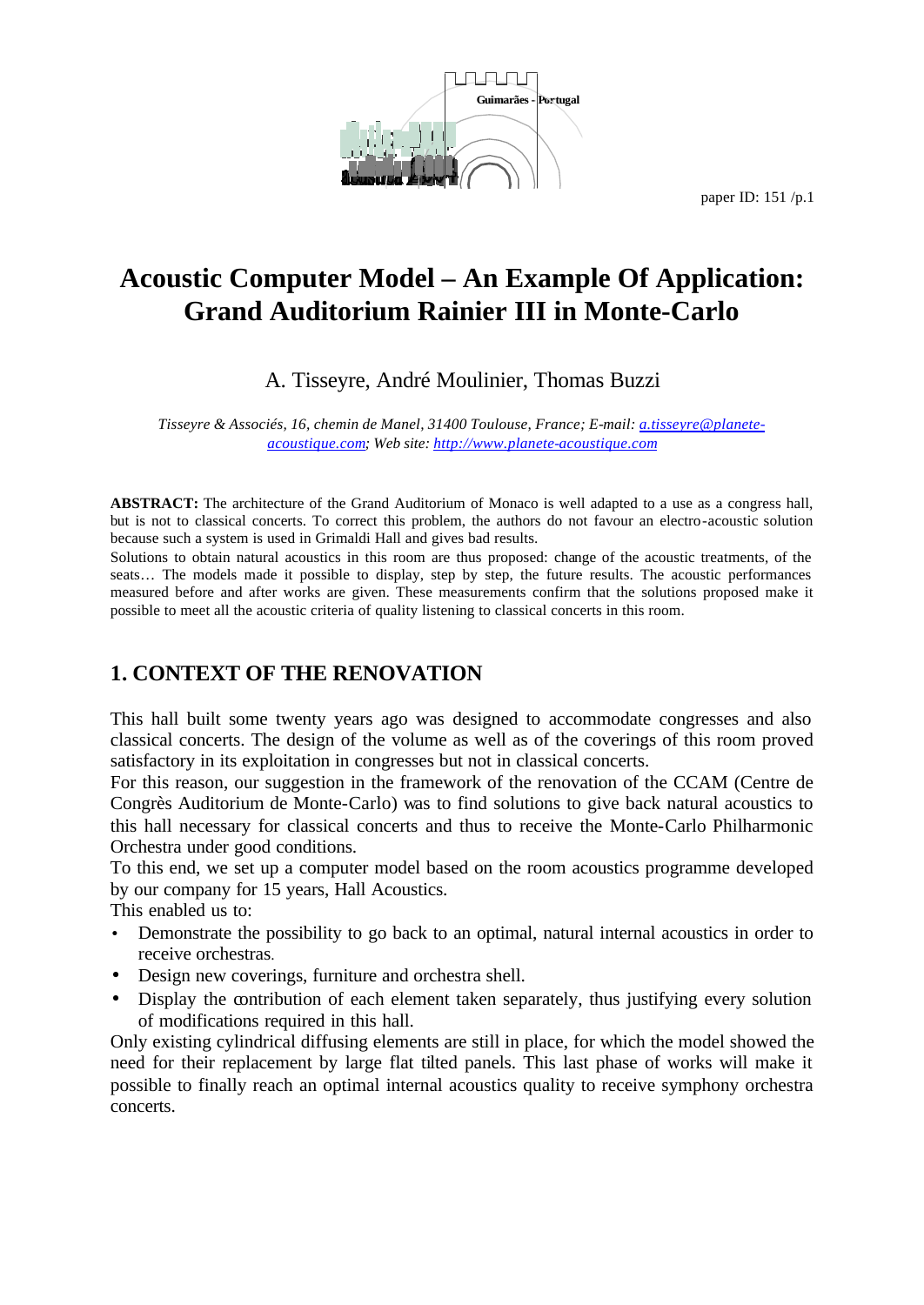

#### **2. SITUATION BEFORE WORKS**



Figure 1 - *Existing volume with ventilation shafts and bridges*



Figure 2 *- Echogram at 1000 Hz, T60 = 1.08 s*



Figure 3 - *Attenuation with distance –4.2 dB/doubling distance*

#### EXISTING RESPONSE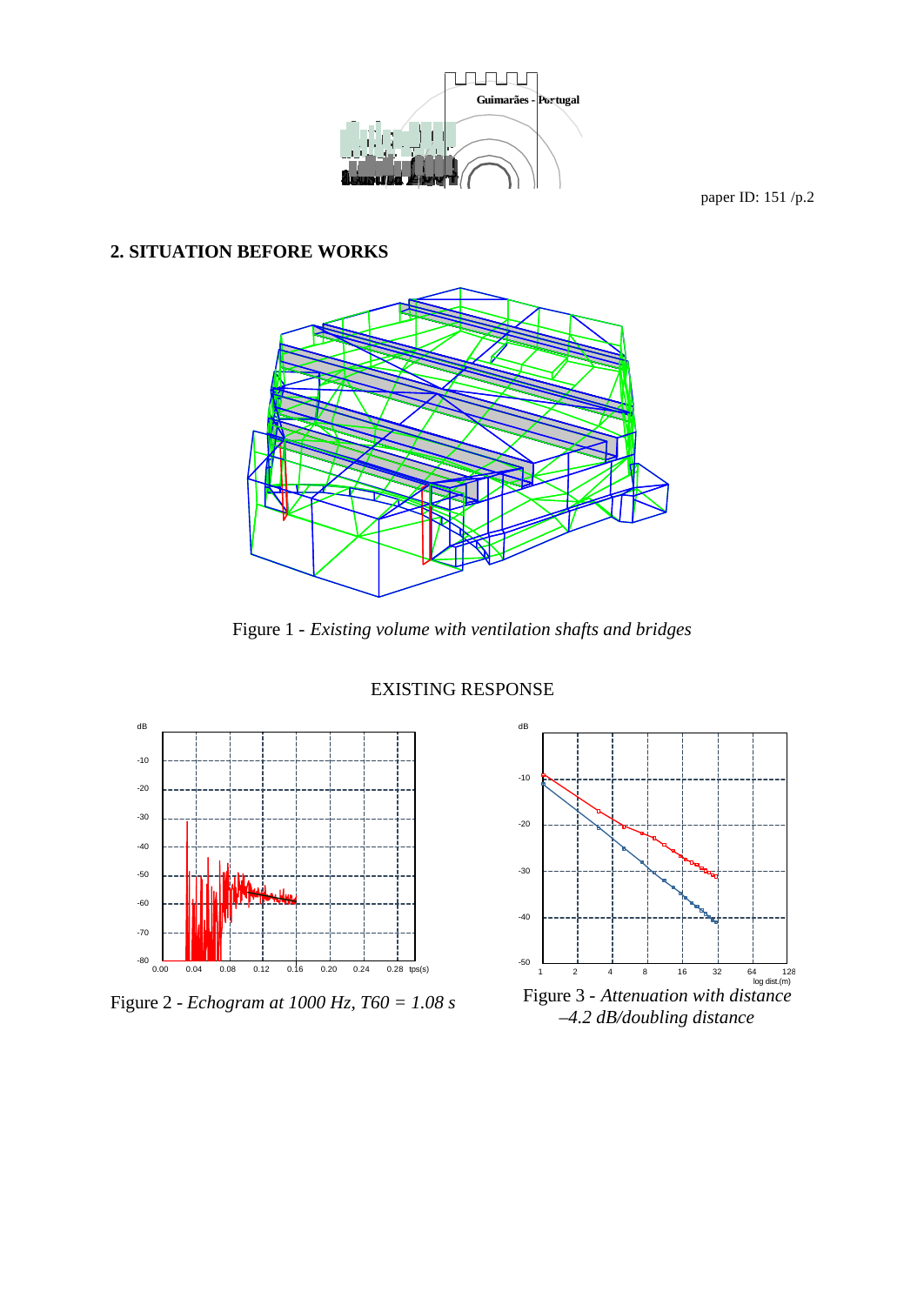

The problems of this hall are:

- Very low reverberation, hence a feeling of dryness
- High attenuation with distance, hence a low loudness in the middle and the end of the hall
- Wrong perception of the orchestra by the conductor.



Figure 4 - *Sound coverage by an orchestra 3 db(a) / colour change*

In order to make this hall's acoustics compatible with its use as a concert hall, the required works are:

- Change of all the panels of the front and side walls. Replacement by flat and tilted panels.
- Removal of the ventilation shafts located in the ceiling.
- Lightening of the existing footbridges.
- Diminution of the stage frame with removal of the vertical panel and grille.
- Smoke extractor above the stage.
- Installation of an orchestra shell.
- New reflecting stage front panel.
- Change of the seats and integration of raisers as acoustic reflectors.

In the current state of works, the change of the front side walls panels is not made. The results of measurements carried out on 27 February 2002 are presented in table 1.

| <b>Parameters at</b><br>1000 Hz | T <sub>60</sub><br>(s) | Clarity<br>dB) | Definition<br>(%) | Attn w/distance<br>(dB/dd) | Gmid<br>(dB) | Lateral Fraction<br>$(\%)$ |          |
|---------------------------------|------------------------|----------------|-------------------|----------------------------|--------------|----------------------------|----------|
|                                 |                        |                |                   |                            |              | Orchestra                  | Audience |
| <b>Acoustic</b><br>performance  | 1.5 to $1.70$          |                | 45                | $-2.9$                     | 6.6          | 16                         | 13       |

Table 1 - *Project phase, T&A version, orchestra shell configuration*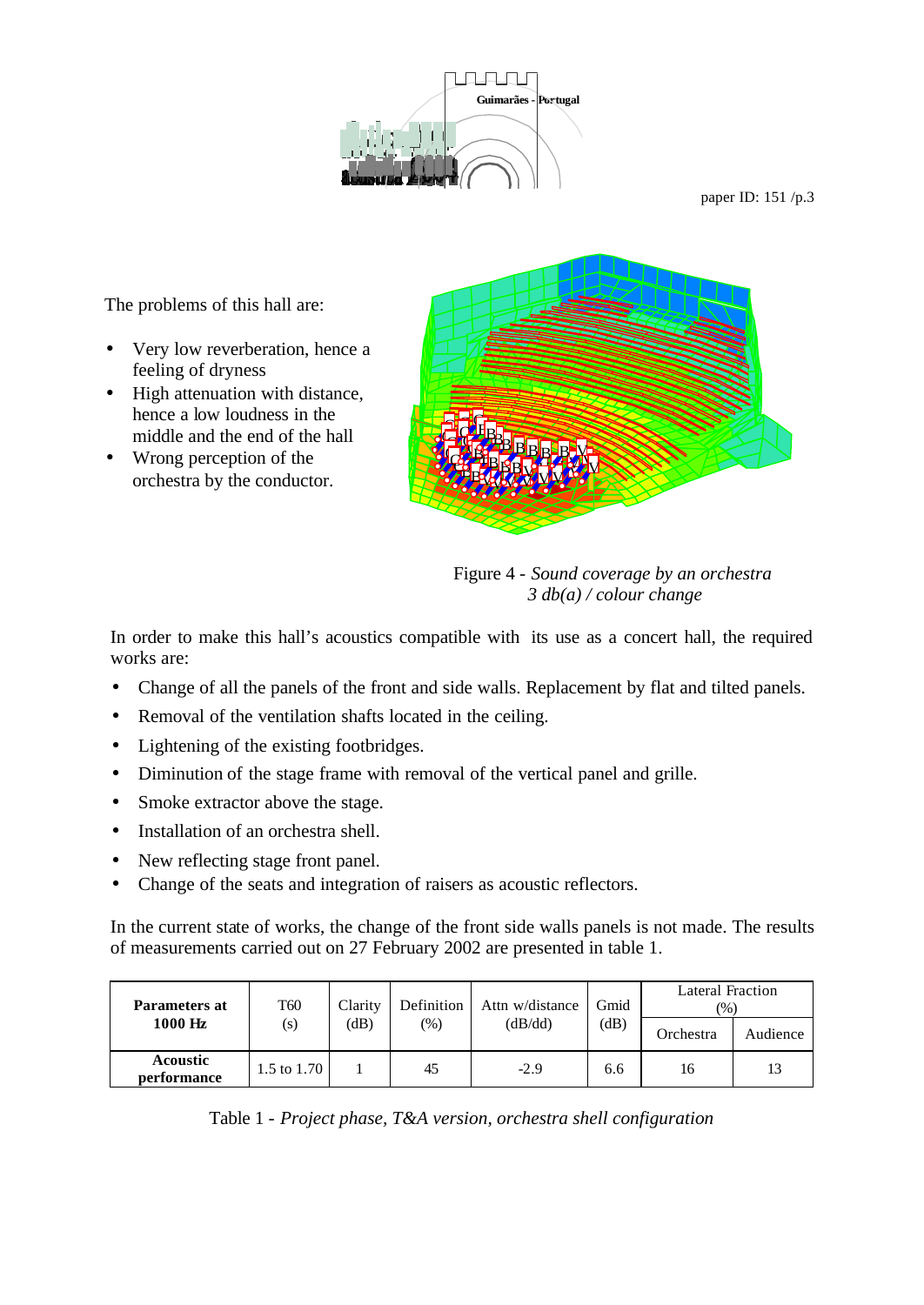

Figure 5 - *Echogram with and without acoustic raisers on the seats: 0.2 second increase*

### **3. INITIAL DESIGN BY TISSEYRE & ASSOCIES**

### **3.1. Installation of an orchestra shell**



Figure 6 – *Drawing of the orchestra shell*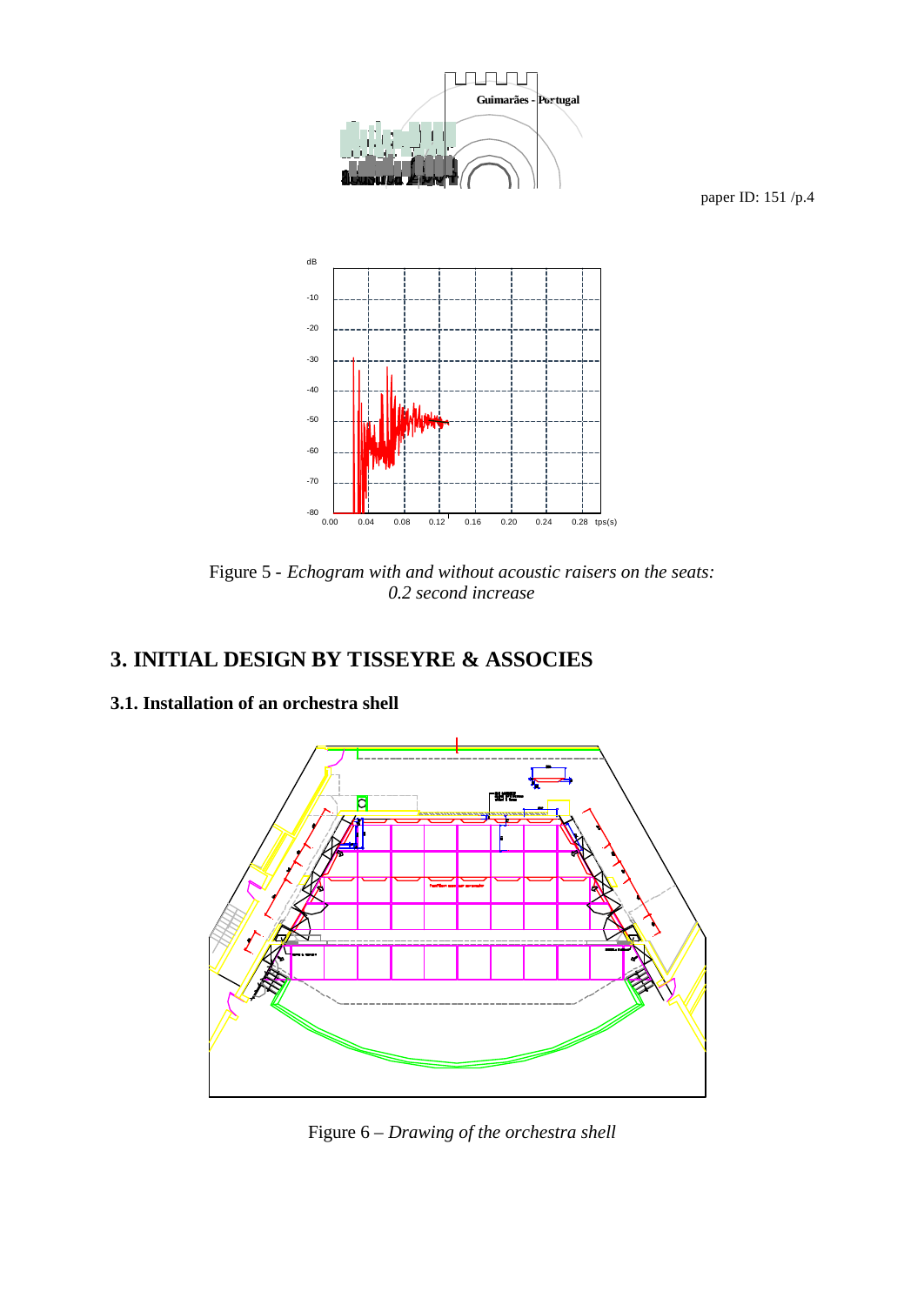

Figure 7 – *Details of the orchestra shell*

### **3.2. Change of seats**



Figure 8 – *Standard seats, a = 0.9 (1 kHz)*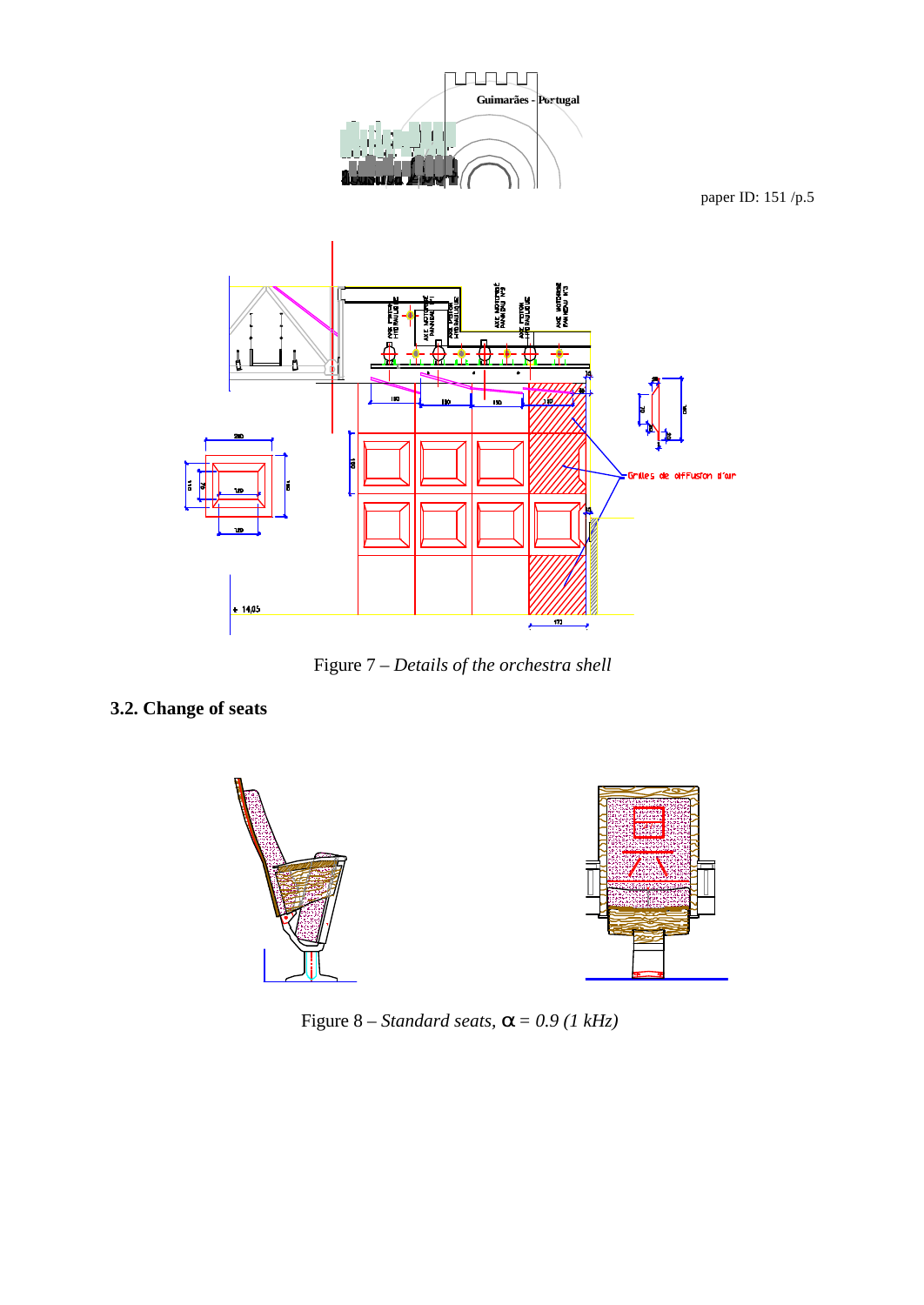

Figure 9 – *Modified seats with raisers,*  $\mathbf{a} = 0.7$  (1 kHz)

**3.3. Final seats**



Figure 10 – *View of the seats with raisers*

**3.4. Change of the wall coverings: reflecting panels**



Figure 11 – *Drawing of the reflecting panel*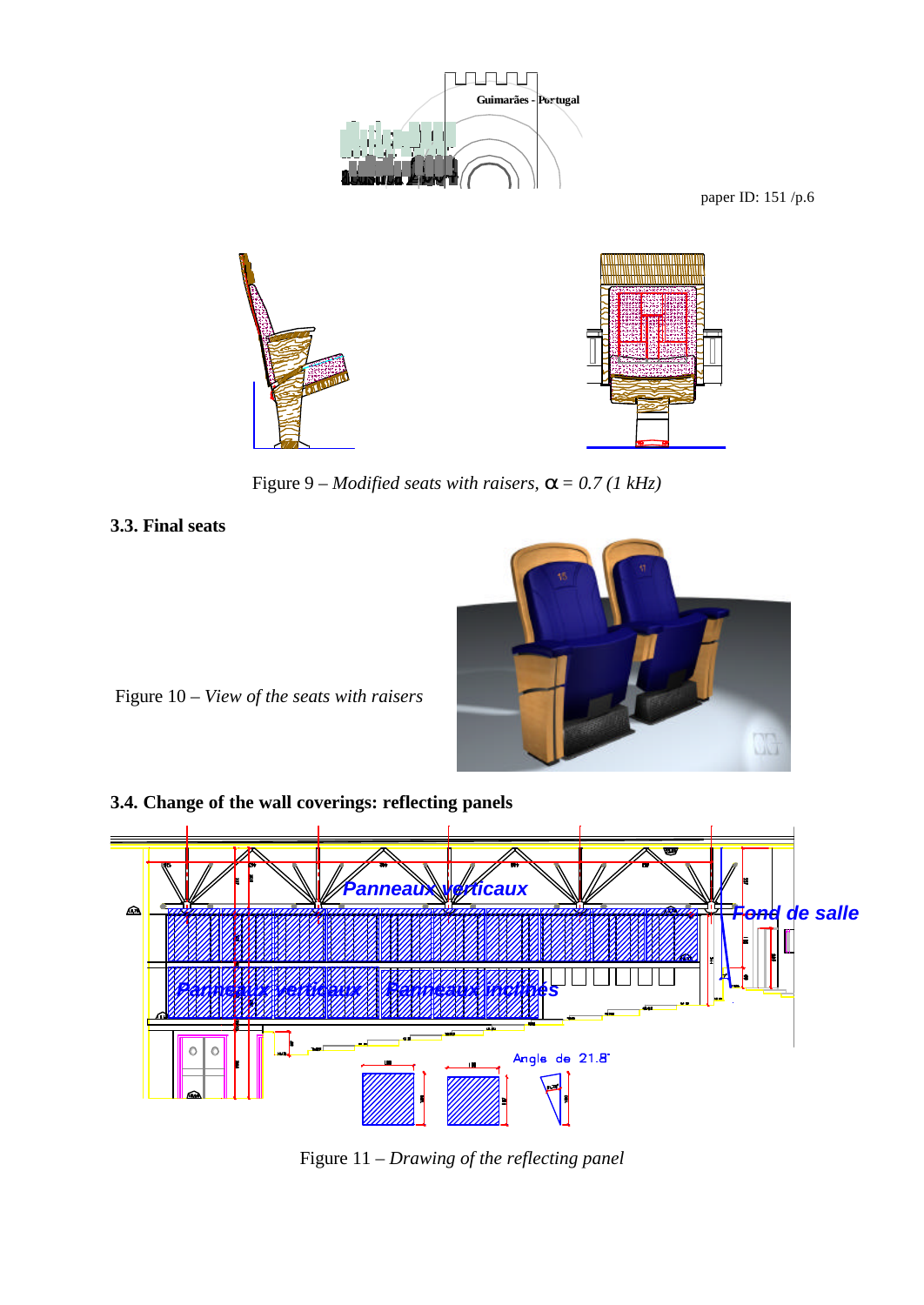



Figure 12 *- Sound coverage, symphony orchestra – 2 dB(A) / change of colour*

## **4. PHOTOS OF THE HALL AFTER TRANSFORMATION**



### **5. ACOUSTIC PERFORMANCE AFTER THE FIRST CONSTRUCTION PHASE**



Figure 13 *– Reverberation time (left), and clarity (right)*